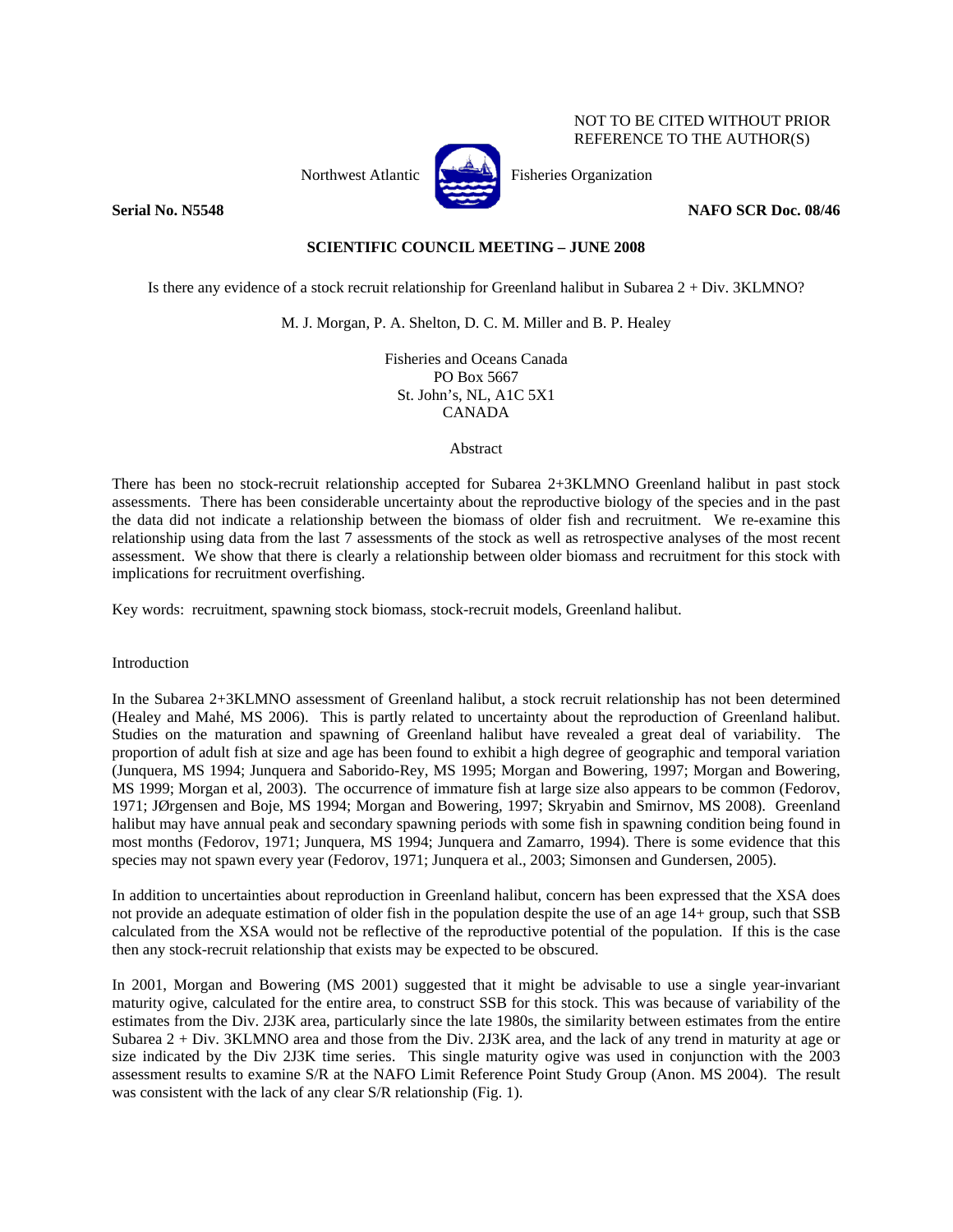Since that time Morgan and Rideout (MS 2007) re-examined the maturity estimates. They found that for both males and females there is an indication of maturation at a smaller size and younger age for more recent cohorts (Fig. 2). The effect of cohort was significant in all cases. They also examined some of the uncertainties surrounding the maturity estimates for this stock. They compared maturity estimates for females from survey data with those derived from commercial data which have a higher proportion of older fish. They showed that the estimates were very similar from the two data sources for most of the cohorts that could be compared. These results indicate that the old age at maturity estimated from the survey data is not an artifact of very few old fish in the sample. Ageing error has also been suggested as a cause of the large age at maturity. If there is a large ageing error then estimates of maturity at length for fish that are first assigned to a cohort using their age and year should vary substantially from estimates of maturity at length that are simply assigned to a year (i.e. age is not considered). Estimates of maturity at length by year were similar to those estimated by cohort for both males and females. This indicates that ageing error is not a factor in estimating that Greenland halibut mature at an old age and a large size in Div. 2J+3K. Morgan and Rideout (MS 2007) also found that there may be some retrospective pattern in estimates of maturity by cohort and it may be prudent not to use estimates for cohorts that have not reached 13 years of age, after which the estimation bias is considerably reduced.

A further factor which may obscure any stock-recruit relationship is the treatment of the plus group in the assessment model. XSA calculates the plus group in a given year using the catch in the plus group for that year and the F on the last true age. This method has been called into question, particularly for stocks with a large portion of the population in the plus group (Quinn and Deriso, 1999; Laurec et al., MS 2003).

This paper re-examines the issue of whether or not there is a stock-recruit relationship in SA 2 + Div. 3KLMNO Greenland halibut using the updated maturity estimates and results from assessments dating back to 2001 and retrospective analyses from the 2006 assessment. It also examines the data from the 2007 assessment for evidence of a S/R relationship using different plus group assumptions.

# Methods

Plots of recruitment against 10+ biomass were produced for each assessment from 2001 to 2006 (Mahé and Bowering, MS 2001, MS 2002; Darby et al., MS 2003; Darby et al., MS 2004; Healey and Mahé, MS 2005, MS 2006).

The 2002 XSA was not accepted as a basis for projections and there were large changes in model/input formulation introduced in the 2003 assessment (Darby et al., MS 2003, Miller and Shelton, MS 2007). In the 2003 assessment, the Canadian survey series was used as mean numbers per tow rather than abundance, the catch at age data for 2001 were revised, the Canadian spring survey data were included as an index and all indices were shortened to begin in 1995 (1996 for the spring survey). Retrospective results from the 2006 assessment were used to produce plots of recruitment against 10+ biomass using the same model and input formulation for 2001 to 2006 (same formulation also used in 2007).

Maturity-at-age was estimated by cohort using Canadian autumn RV data in Div. 2J3K from 1978 to 2007. The estimation was done using a generalized linear model with a logit link function (Morgan and Rideout, MS 2007). The estimated proportion mature-at-age was applied to the biomass-at-age to produce SSB. A weighted average of the proportions mature from ages 14 to 17 was used for the plus group where the weighting was the commercial catch-at-age from 14 to 17. Only cohorts with a significant model fit to the data and that had reached 13 years of age or more were used in the estimation of SSB. Since the surveys are conducted in the fall and the main spawning is likely the next winter or spring, 1 was added to age and year when applying the maturities to estimate SSB. For cohorts that could not be estimated, the average of the 3 nearest cohorts was used.

Preliminary analyses indicated that a Ricker stock recruit curve might be appropriate for this stock. Therefore, Ricker models were fit for each year for the estimates of SSB using maximum likelihood estimation. The models were fit in R using FLSR, part of the FLR package.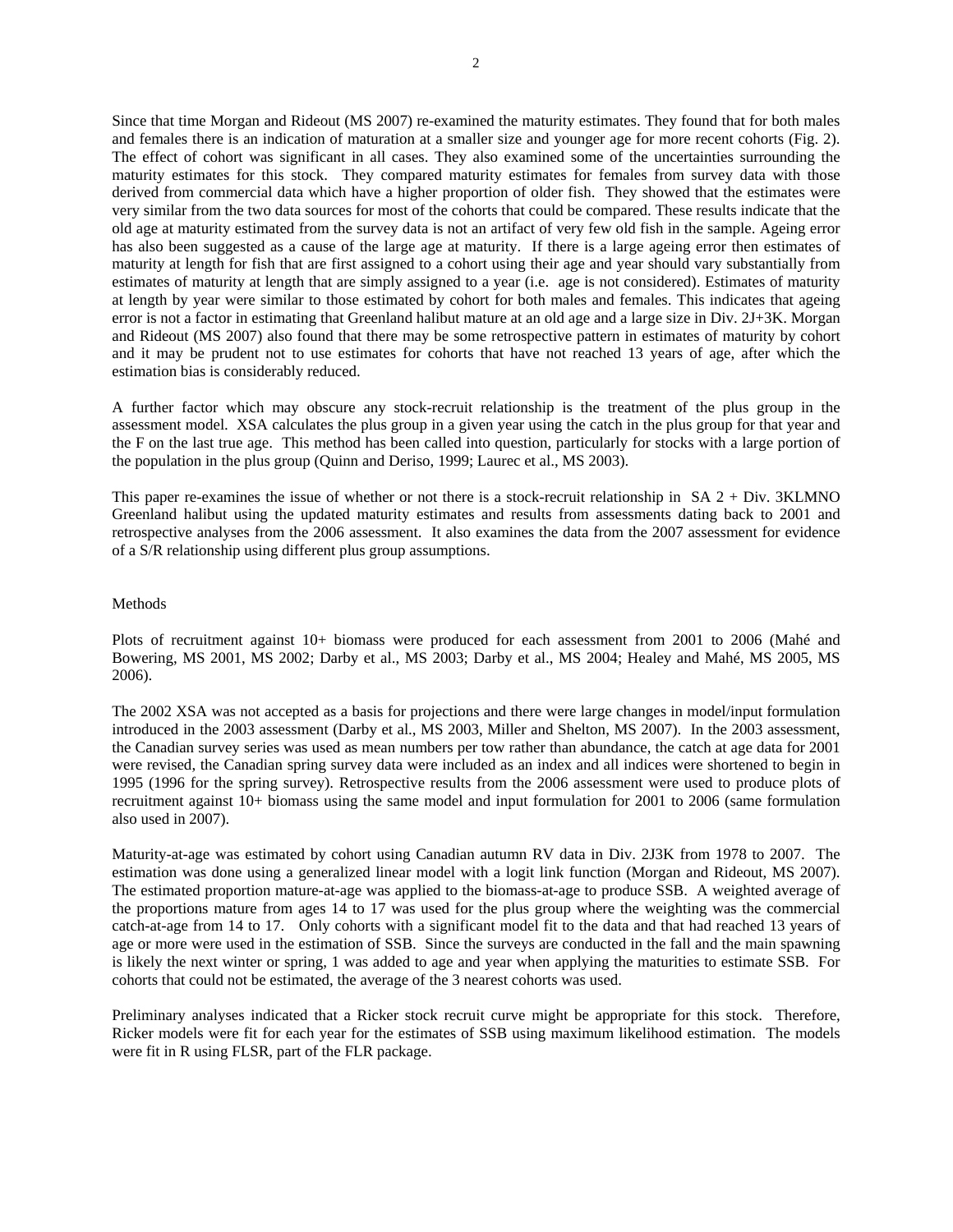For the Ricker  $R = \alpha S S B e^{-\beta S S B}$ . The residual sums of squares and akaike information criteria (AIC) were calculated to aid in comparing model fit.

Scatters of recruitment against 10+ biomass and SSB were examined for data from the 2007 assessment (Healey and Mahé, MS 2007) with 3 different methods for handling the plus group. Segmented regression, Beverton-Holt and Ricker stock recruit models were fit to SSB and 10+ biomass produced from each method of calculating the plus group. For the Beverton-Holt *R=(α\*SSB/(β+SSB))* and for the segmented regression *R=α\*SSB if SSB <β and α\*β if SSB >β.*

The 3 methods of calculating the plus group were the method used in XSA where the plus group is based on the plus group catch and the *F* from the previous age:

$$
N_{14+,y} = \left(\frac{C_{14+,y}}{1 - e^{-(M+F_{13,y})}}\right) \left(\frac{F_{13,y} + M}{F_{13,y}}\right)
$$

A 'dynamic pool' method where the plus group is based on F on the last true age as well as F on the plus group in the previous year:

$$
N_{14+,y} = N_{13,y-1} \cdot e^{-(M+F_{13,y-1})} + N_{14+,y-1} \cdot e^{-(M+F_{14+,y-1})}
$$

A version of the dynamic pool, not relying on any assumption about *F*, but instead removing the catch number for the previous year's plus group (assuming catch occurs halfway through the year – Pope's approximation). i.e.:

$$
N_{14+,y} = N_{13,y-1} \cdot e^{-(M+F_{13,y-1})} + \left(N_{14+,y-1} \cdot e^{-\left(\frac{M}{2}\right)} - C_{14+,y-1}\right) \cdot e^{-\left(\frac{M}{2}\right)}
$$

### Results and discussion

There is little indication of a S/R relationship in the 2001 and 2002 assessments (Fig. 3). Starting in 2003, a relationship between recruitment and 10+ biomass begins to appear, and is present in the data from that year forward. The relationship appears to be Ricker in shape, with recruitment first increasing with increasing10+ biomass and then declining at larger biomasses. The fit of the Ricker model to the data becomes much better in 2004 and does not change much between 2004 and 2006 as shown in the plots and indicated by the reduced sums of squares and AIC.

In 2003 a number of changes to the inputs were introduced as pointed out above. There have been some changes since then but they have been relatively minor compared to the revision to the model accepted in 2003. This means that the appearance of the S/R relationship in 2003 could be a result of the changes in the assessment data and formulation. If a retrospective analyses using the same formulation and inputs throughout (but sequentially removing one years data) shows a S/R relationship in each year from 2001 to 2006 then this indicates that the appearance of the S/R relationship in 2003 is the result of the improved assessment formulation used in that year. In the retrospective analyses, there is a clear relationship between recruitment and 10+ biomass in all cases, not just starting in 2003 (Fig. 4). Again the shape is similar to a Ricker curve and fit of the Ricker model to the data becomes much better in 2004 and does not change much between 2004 and 2006.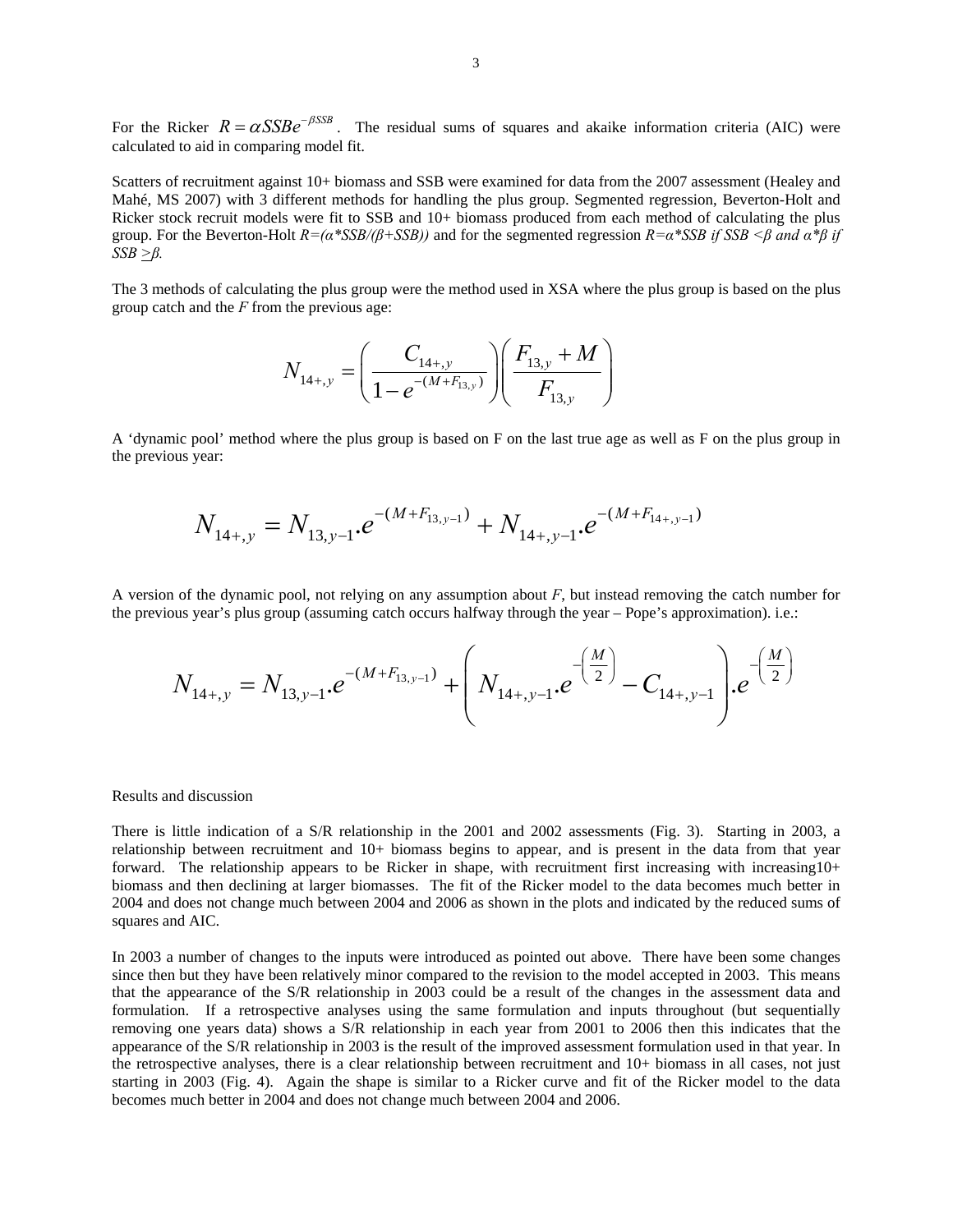The S/R relationship is also clearly evident from the beginning of the time series examined (2001) when SSB is the index of reproductive potential used rather than 10+ biomass (Fig. 5). Although model fit is better using SSB for the first 3 years of the time series it is better using 10+ biomass for the last three years, although differences are not marked. The shape of the curve again resembles a Ricker model.

Despite a retrospective issue with the estimates of recruitment (Healey and Mahé, MS 2007) the addition of more data over time does not substantially change the estimates of recruitment derived from Ricker models fit to10+ biomass obtained in 2007 (Fig. 6, Table 1).

Different methods of calculating numbers at age in the plus group result in different relationships between stock and recruits based on population estimates from the 2007 assessment (Fig. 7). However, in most cases there still appears to be a relationship evident except for SSB produced when the plus group does not take F into account (Pope's approximation). In all cases model fit seemed to be better for the Ricker stock/recruit model than for the Beverton-Holt and Segmented regression models (Table 2, Fig. 8).

The above analysis supports the conclusion that there appears to be a relationship between biomass of older fish and recruitment. Although not all of the older fish might be represented in the XSA, it seems that at least a proxy for reproductive potential can be produced from the annual stock assessments that has a significant relationship with recruitment. The shape of that relationship resembles a Ricker curve. Such a S/R relationship can be caused by increasing cannibalism rates with increasing stock size (Ricker 1954). There is some evidence of this for Greenland halibut, with a large increase in the consumption of smaller Greenland halibut by fish above 70-75 cm. Studies have shown that Greenland halibut were one of the most important food items in the diet of Greenland halibut, although less important than capelin in Div. 2J3KL and less important than shrimp in Davis Strait (Bowering and Lilly, 1992; Orr and Bowering, 1997). For SSB, recruitment data are more scattered at higher levels of biomass than they are for10+ biomass. This results in a less steep descending limb at high stock size and contributes to a better model fit for10+ biomass (at least as measured by residual sums of squares). However, 10+ biomass as an index of reproductive potential will not respond to changes in maturity at age that may continue into the future.

Given the current heavy fishing pressure on this stock, it is important in the context of the Precautionary Approach to determine at what point recruitment overfishing is taking place and to develop a corresponding spawner biomass limit reference point (LRP) based on an index of reproductive potential. Only management strategies that keep a stock above the spawner biomass LRP with high probability and result in rapid rebuilding to the "Safe Zone" for a stock that has been previously depleted, can be considered to be sustainable and consistent with the NAFO PA framework and the requirements under the 1995 UN Fish Stocks Agreement. The application of Management Strategy Evaluation (MSE) to Greenland halibut (Miller et al. MS 2008) requires the identification of performance measures and risk tolerances. Measures related to recruitment overfishing, i.e. the risk of a management strategy resulting in a stock falling below the spawner biomass limit reference point, is a potentially important statistic.

## Acknowledgements

We thank the many people involved in the collection and analyses of the data used in this paper.

# References

- ANON. MS 2004. Report of the NAFO Study Group on Limit Reference Points Lorient, France, 15-20 April, 2004, NAFO SCS Doc. 12, Serial No. N4980, 72p.
- BOWERING, W.R. and G.R. LILLY. 1992. Greenland halibut (*Reinhardtius hippoglossoides*) off southern Labrador and northeastern Newfoundland (Northwest Atlantic) feed primarily on capelin (*Mallotus villosus*). Neth. J. Sea Res. **29**: 211-222.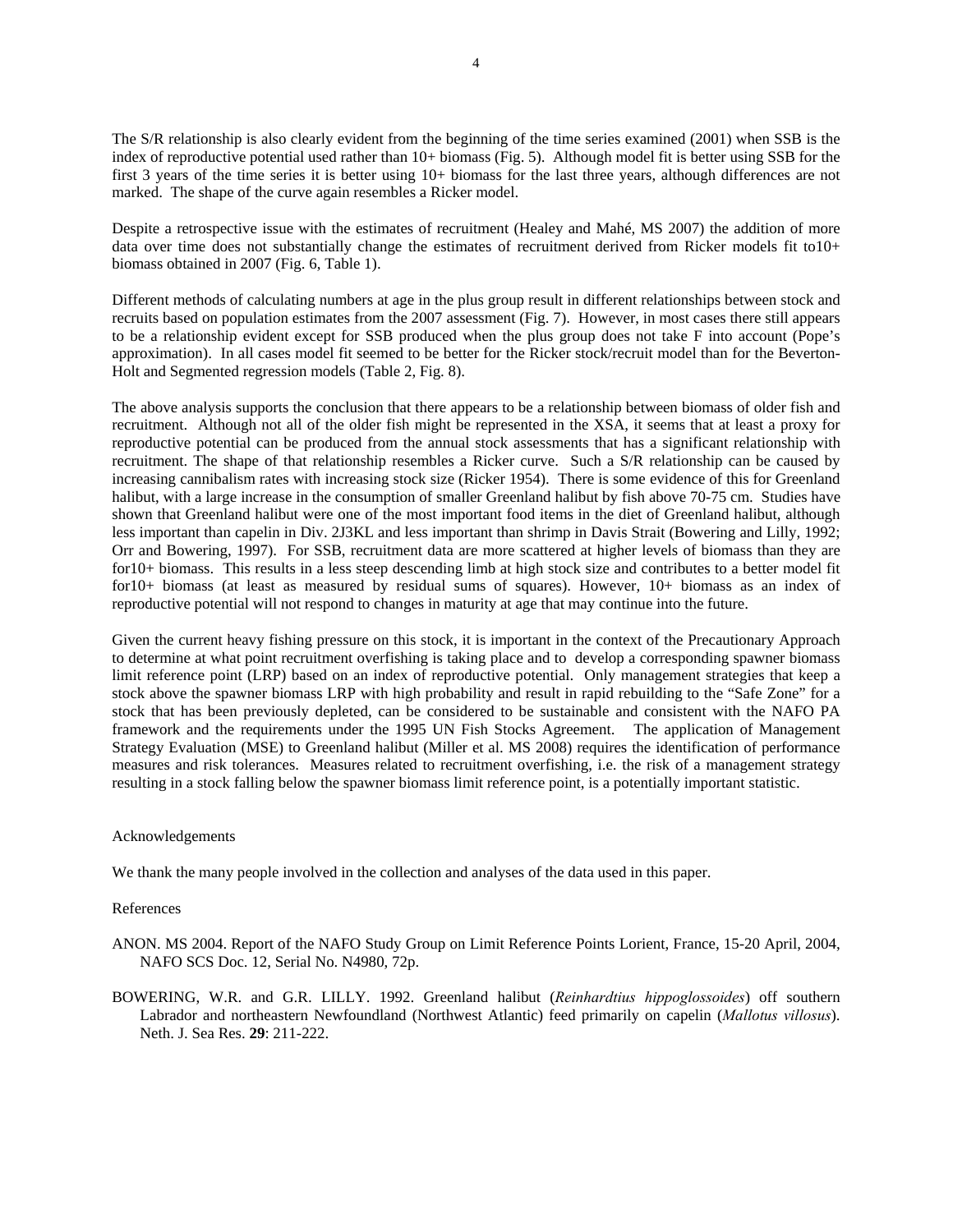- DARBY, C., W. R. BOWERING and J.-C. MAHÉ. MS 2003. An Assessment of Stock Status of the Greenland Halibut Resource in NAFO Subarea 2 and Divisions 3KLMNO Based on Extended Survivors Analysis with Short and Medium-term Projections of Future Stock Development. NAFO SCR Doc. 64 revised, Serial No. N4883, 40p.
- DARBY, C., B. HEALEY, J.-C. MAHÉ, and W.R. BOWERING. MS 2004. Greenland Halibut (*Reinhardtius hippoglossoides*) in Subarea 2 and Divisions 3KLMNO: an Assessment of Stock Status Based on upon Extended Survivors Analysis, ADAPT, and ASPIC Analyses, with Stochastic Projections of Potential Stock Dynamics. NAFO SCR Doc. 55, Serial No. N5008, 53p
- FEDOROV, K. Ye. 1971. The state of the gonads of the Barents Sea Greenland halibut [*Reinhardtius hippoglossoides* (Walb.)] in connection with the failure to spawn. *J. Ichth*., **11**: 673-682.
- HEALEY, B.P. and J.-C. MAHÉ. MS 2005. An Assessment of Greenland Halibut in Subarea 2 + Divisions 3KLMNO, with Projections under the Fisheries Commission Rebuilding Plan. NAFO SCR Doc. 63, Serial No. N5149, 54p.
- HEALEY, B.P. and J.-C. MAHÉ. MS 2006. An Assessment of Greenland Halibut in Subarea 2 and Divisions 3KLMNO, with Projections under the Fisheries Commission Rebuilding Plan. NAFO SCR Doc. 51, Serial No. N5281, 39p.
- HEALEY, B.P. and J.-C. MAHÉ. MS 2007. An Assessment of Greenland Halibut in Subarea 2 and Divisions 3KLMNO, with Projections under the Fisheries Commission Rebuilding Plan. NAFO SCR Doc. 53, Serial No. N5405, 58p.
- JØRGENSEN, O. and J. BOJE. MS 1994. Sexual maturity of Greenland halibut in NAFO Subarea 1. *NAFO SCR Doc*,. No. 42, Serial No. N2412, 17p.
- JUNQUERA, S. MS 1994. Analysis of the variations in the spatial distribution and spawning of the Greenland halibut in Divisions 3LMN (1990-93). *NAFO SCR Doc.,* No. 25, Serial No. N2391, 12p.
- JUNQUERA, S., and J. ZAMARRO. 1994. Sexual maturity and spawning of Greenland halibut (*Reinhardtius hippoglossoides*) from Flemish Pass area. *NAFO Sci. Coun. Studies*, **20**: 47-52.
- JUNQUERA, S., and F. SABORIDO-REY. MS 1995. Temporal and spatial variation in length at maturity in 3LM and 3NO Greenland halibut. *NAFO SCR Doc.,* No. 29, Serial No. N2538, 6p.
- JUNQUERA, S., E. ROMÁN, J. MORGAN, M. SAINZA, and G. RAMILO. 2003. Time scale of ovarian maturation in Greenland halibut (Reinhardtius hippoglossoides Walbaum). *ICES J. Mar. Sci.,.* **60**:767-773.
- LAUREC, A., J.-C. MAHE and M. BERTIGNAC. MS 2003. Remarks about the plus group and assessment techniques. ICES CM2003/X:14.
- MAHÉ, J.-C. and W.R. BOWERING. MS 2001. An Assessment of Stock Stat us of the Greenland Halibut Resource in NAFO Subarea 2 and Divisions 3KLMNO based on Extended Survivors Analysis NAFO SCR Doc. 80, Serial No. N4459, 18p.
- MAHÉ, J.-C. and W.R. BOWERING. MS 2002. An Assessment of Stock Stat us of the Greenland Halibut Resource in NAFO Subarea 2 and Divisions 3KLMNO based on Extended Survivors Analysis. NAFO SCR Doc. 78, Serial No. N4692, 22p.
- MILLER, D.C.M., P.A. SHELTON, B.P. HEALEY, M.J. MORGAN, and B.P. BRODIE. 2007. Management strategy evaluation for Greenland halibut (*Reinhardtius hippoglossoides*) in NAFO Subarea 2 and Divisions 3KLMNO. *NAFO SCR Doc.* No. 58, Serial No. N5410, 28p.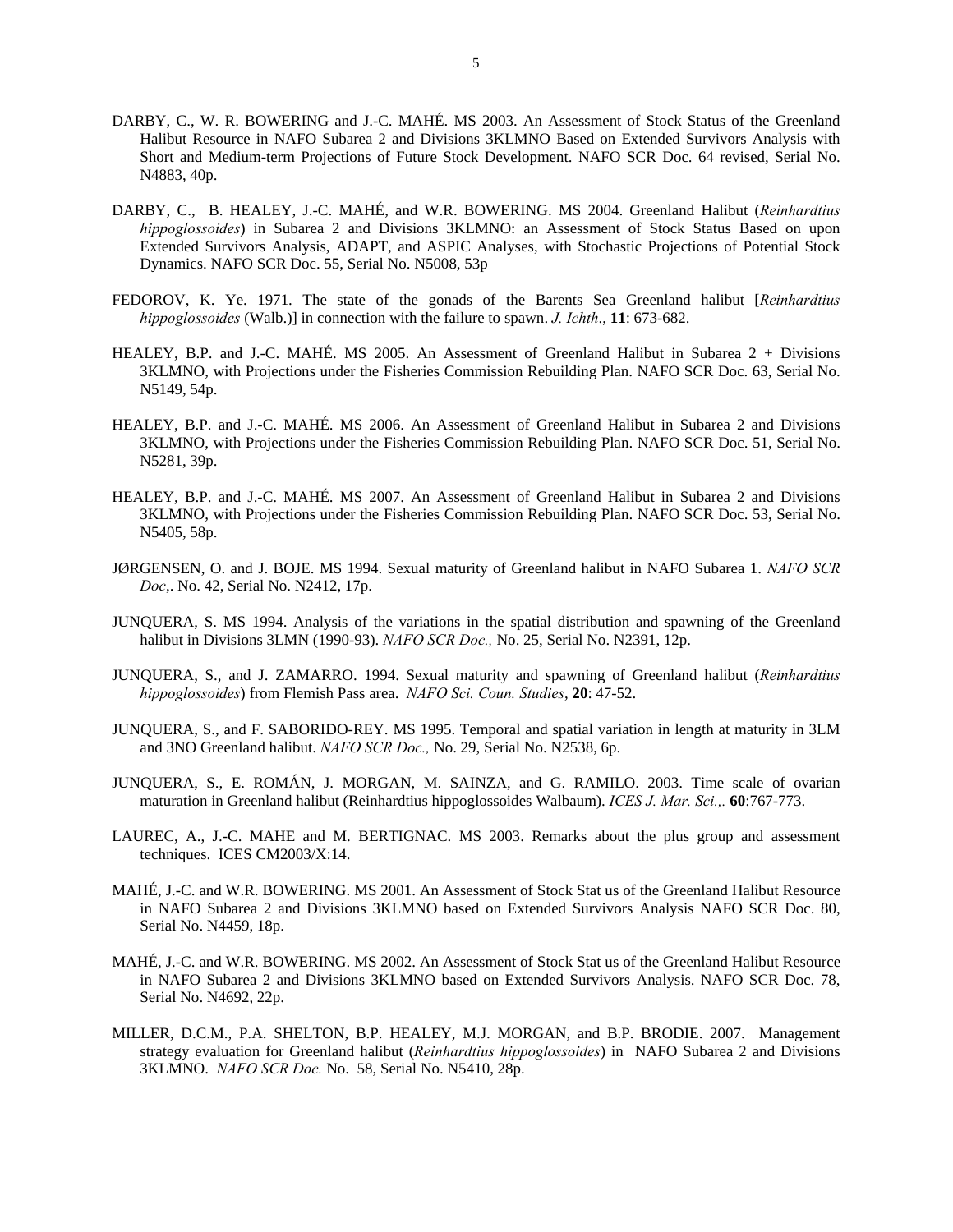- MILLER, D.C.M., SHELTON, P.A., HEALEY, B.P., BRODIE, W.B., MORGAN, M.J., BUTTERWORTH, D., RICARDO ALPOIM, R., GONZÁLEZ, D., GONZÁLEZ, F., FERNANDEZ, C., IANELLI, J., MAHÉ, J-C., MOSQUEIRA, I., ROBERT SCOTT R., and VAZQUEZ, A. MS 2008. Management strategy evaluation for Greenland halibut (*Reinhardtius hippoglossoides*) in NAFO Subarea 2 and Divisions 3LKMNO *NAFO SCR*., No. 25, Serial No. N5225, 24p.
- MORGAN, M. J., and W. R. BOWERING. 1997. Temporal and geographic variation in maturity at length and age of Greenland halibut (*Reinhardtius hippoglossoides*) from the Canadian north-west Atlantic with implications for fisheries management. *ICES J. Mar. Sci*., **54**: 875-885.
- MORGAN, M. J., and W. R. BOWERING. MS 1999. Estimates of maturity of Greenland halibut from 'synoptic' surveys. *NAFO SCR Doc.,* No. 9, Serial No. N4056, 11p.
- MORGAN, M.J. and R.M. RIDEOUT. MS 2007. An update of maturity estimates for Greenland halibut in NAFO Div. 2J +3K. *NAFO SCR Doc*. 23, Serial No. N5374, 17p.
- MORGAN, M.J., W.R. BOWERING, A.C. GUNDERSEN, Å. HØINES, B. MORIN, O. SMIRNOV, and E. HJØRLEIFSSON. 2003. A comparison of the maturation of Greenland halibut (*Reinhardtius hippoglossoides*) from populations throughout the north Atlantic. *J. Northw. Atl. Fish. Sci,.* **31**:99-112.
- ORR, D.C. and W.R. BOWERING. 1997. A multivariate analysis of food and feeding trends among Greenland halibut (*Reinhardtius hippoglossoides*) sampled in Davis Strait, during 1986. *ICES J. Mar. Sc*i. **54**: 819-829.
- QUINN, T.J. and R.B. DERISO. 1999. Quantitative Fish Dynamics. Oxford University Press.
- RICKER, W.E. 1954. Stock and recruitment. *J. Fish. Res. Board Can*., **11**: 559-623.
- SIMONSEN, C.S. and A.C. GUNDERSEN. 2005. Ovary development in Greenland halibut *Reinhardtius hippoglossoides* in west Greenland waters. *J. Fish. Biol*., **67**: 1299-1317.
- SKRYABIN, I. and O. SMIRNOV. MS 2008. Length-age compositon and sexual maturation rate of Greenland halibut *Reinhardtius hippoglossoides* (Walbaum) from the commercial catches in the area of the West Greenland (Divs. 1AD) in 2003-2007. NAFO SCR Doc. 15, Serial No. N5508, 9p.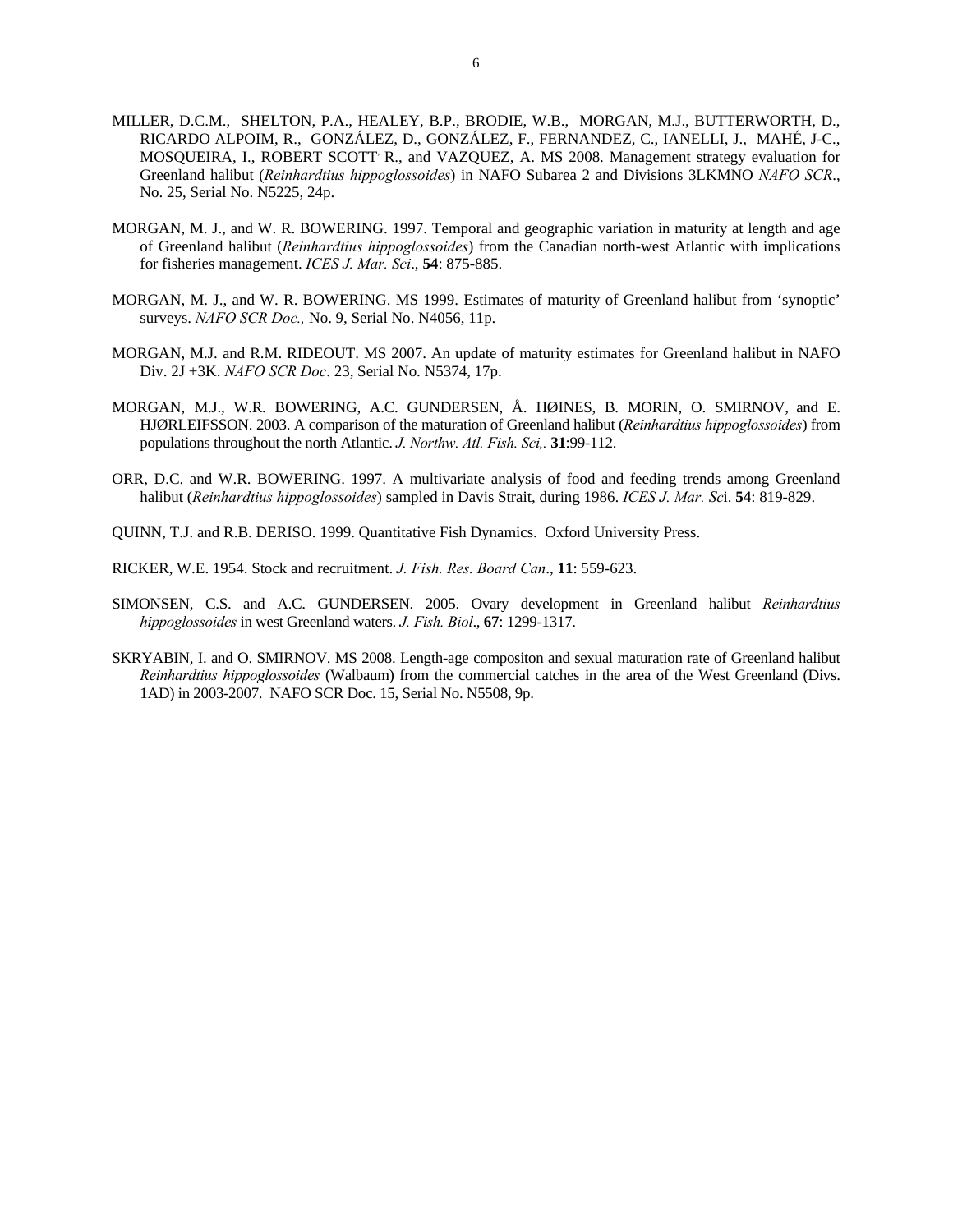Table 1. Parameter estimates for the fits of the Ricker model (R=alpha\*SSB\*exp(-Beta\*SSB)) to the recruitment and SSB from the retrospective analyses of the 2006 assessment. Estimates from the 2007 assessment are also given.

| Year | alpha    | beta         |        | max recruitment estimated |
|------|----------|--------------|--------|---------------------------|
| 2007 | 11.46246 | 3.201786e-05 |        | 131614                    |
| 2006 | 11.40035 | 3.265301e-05 |        | 128443                    |
| 2005 | 12.53609 | 3.531078e-05 |        | 130197                    |
| 2004 | 11.83362 | 3.423834e-05 | 126780 |                           |
| 2003 | 10.05401 | 3.106123e-05 |        | 119499                    |
| 2002 | 11.01349 | 3.246543e-05 |        | 124616                    |
| 2001 | 10.77405 | 3.118046e-05 |        | 127265                    |
|      |          |              |        |                           |

Table 2. Residual sums of squares from model fits for three different stock recruit curves (segmented regression (segreg), beverton-holt (bevholt), ricker (ricker)) fit to SSB or 10+ biomass with 3 different methods to calculate the numbers in the plus group (see text for equations).

|            |        | REGULAR XSA DYNAMIC POOL |  |  | <b>POPES</b> |  |  |                                                                   |                                         |      |
|------------|--------|--------------------------|--|--|--------------|--|--|-------------------------------------------------------------------|-----------------------------------------|------|
|            |        |                          |  |  |              |  |  | segreg bevholt ricker segreg bevholt ricker segreg bevholt ricker |                                         |      |
| <b>SSB</b> |        |                          |  |  |              |  |  | 2.74 2.96 2.34 2.13 2.87 2.03 3.33 4.33 3.85                      |                                         |      |
|            | $1()+$ |                          |  |  |              |  |  |                                                                   | 1.68 2.61 1.25 1.79 2.91 1.40 2.42 3.46 | 2.14 |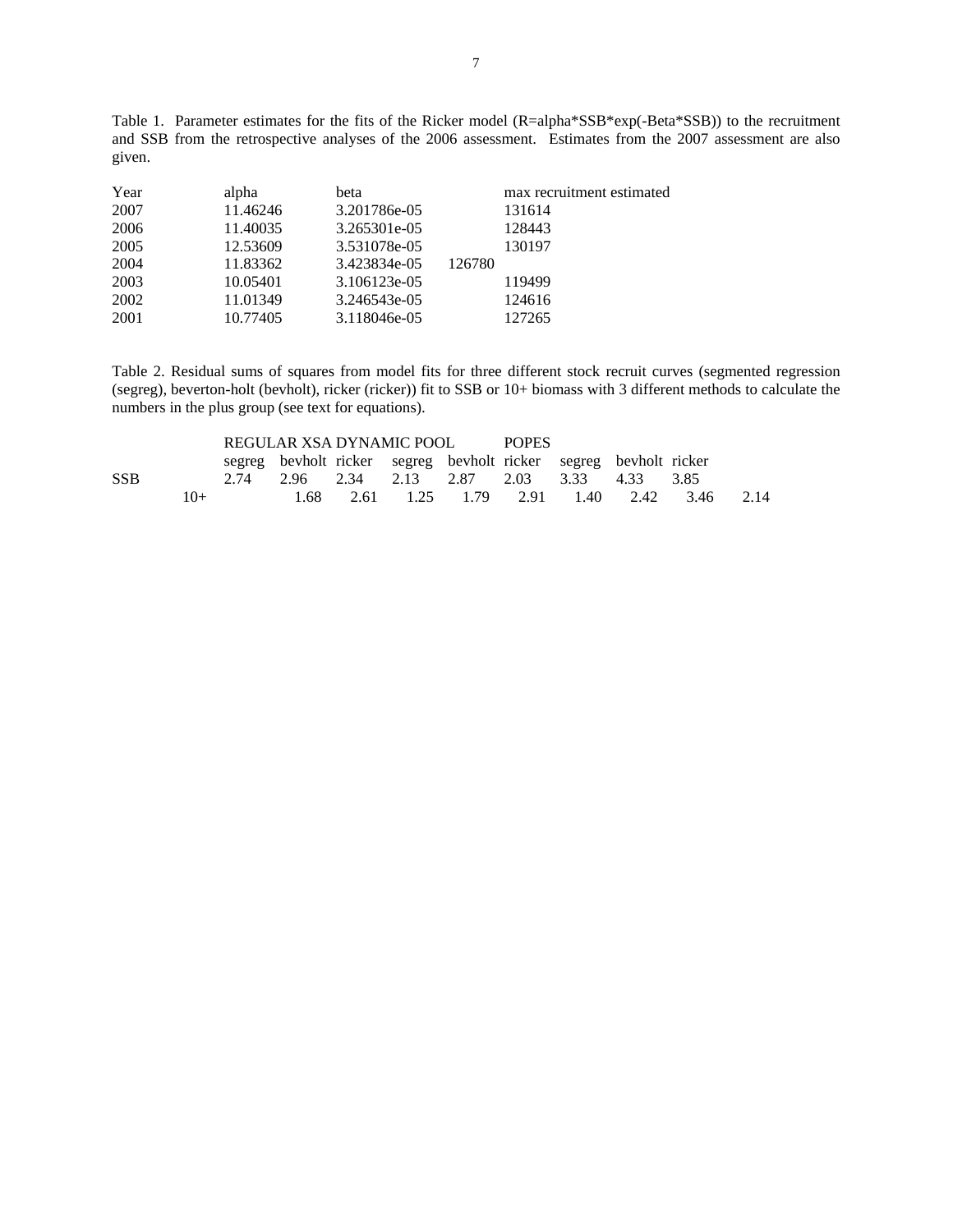

Figure 1. Numbers at age 1 ('000) of Greenland halibut in SA2+3KLMNO against spawning stock biomass ('000 t) based on data from the 2003 stock assessment. These data were reviewed in the context of the Precautionary Approach by the NAFO Study Group on Limit Reference Points held in Lorient in 2004. SSB is from population numbers at age, weights at age and a constant maturity ogive at age.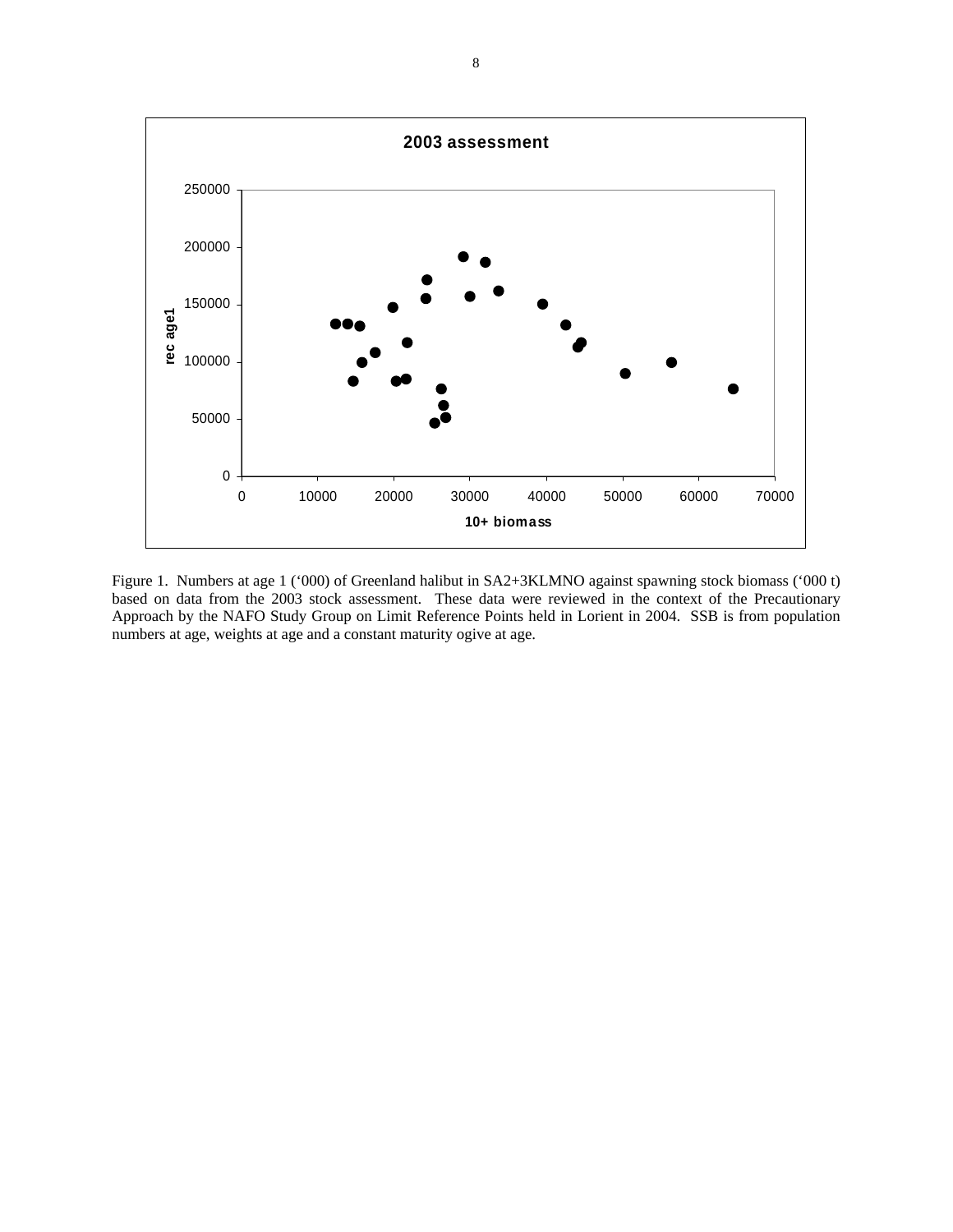

Figure 2. Age at 50% maturity  $(± 95%$  fiducial limits) for male and female Greenland halibut in Divs. 2J3K by cohort. Data are from Canadian autumn surveys. (Morgan and Rideout MS 2007)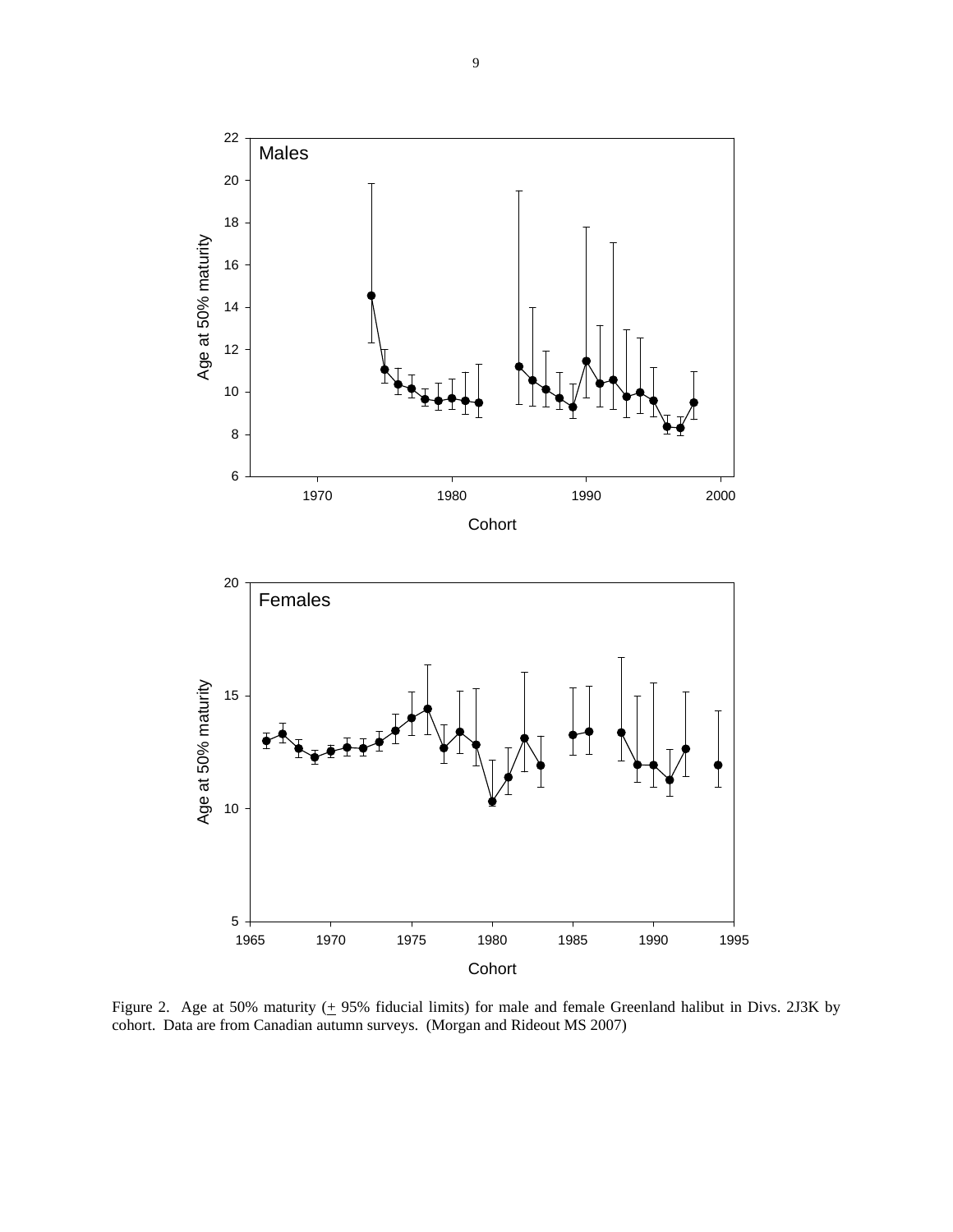

Figure 3. Numbers at age 1 ('000) of Greenland halibut in SA2+3KLMNO against 10+ biomass (tons). Results are from the last 6 assessments of the stock. The lines are the predicted recruitment from a Ricker model fit to the data. SS is the residual sums of squares for the model fits, AIC is the Akaike information criterion.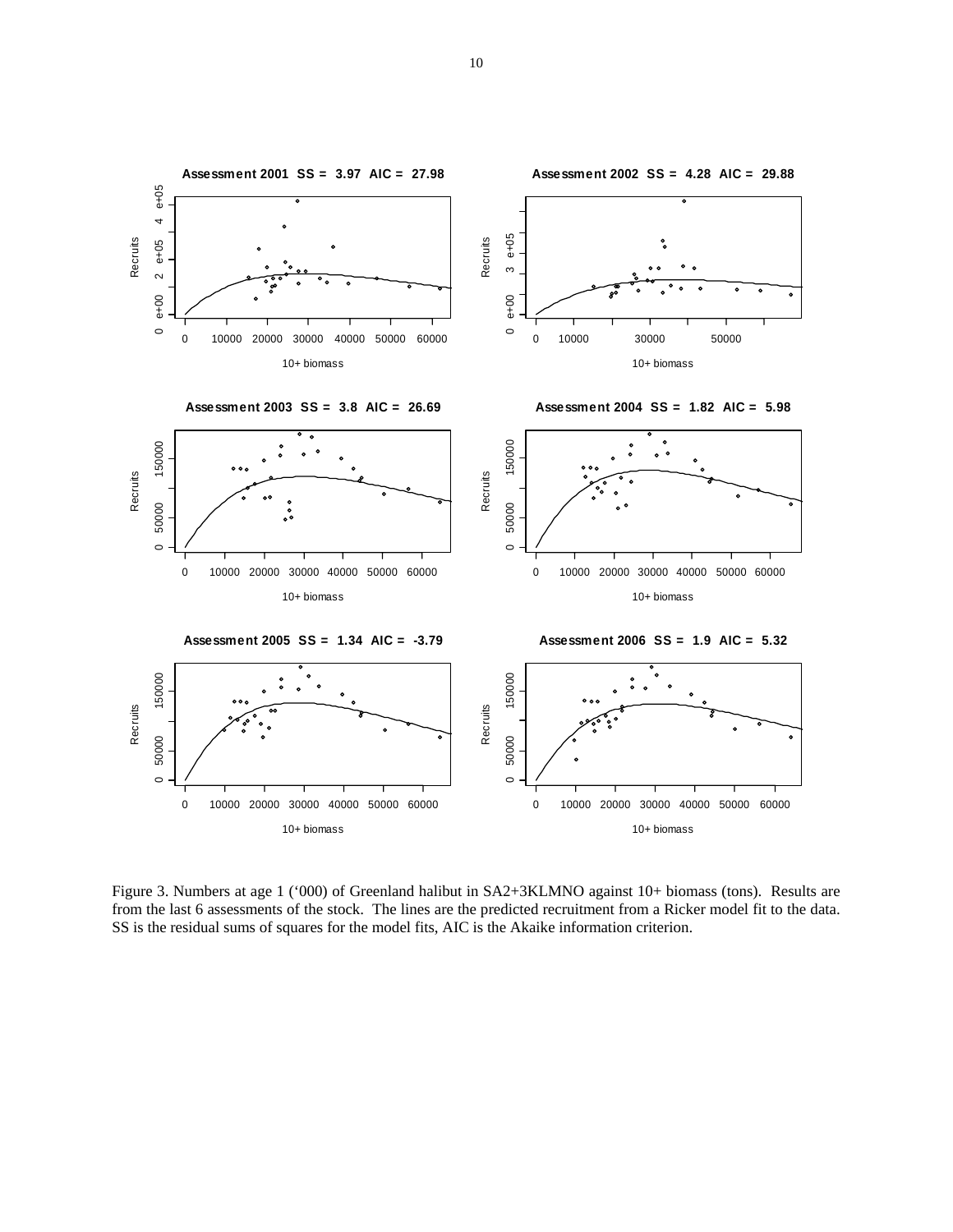

Figure 4. Numbers at age 1 ('000) of Greenland halibut in SA2+3KLMNO against 10+ biomass (tons). Results are from 6 years of retrospective analyses from the 2006 assessment of the stock. The lines are the predicted recruitment from a Ricker model fit to the data. SS is the residual sums of squares for the model fits, AIC is the Akaike information criterion.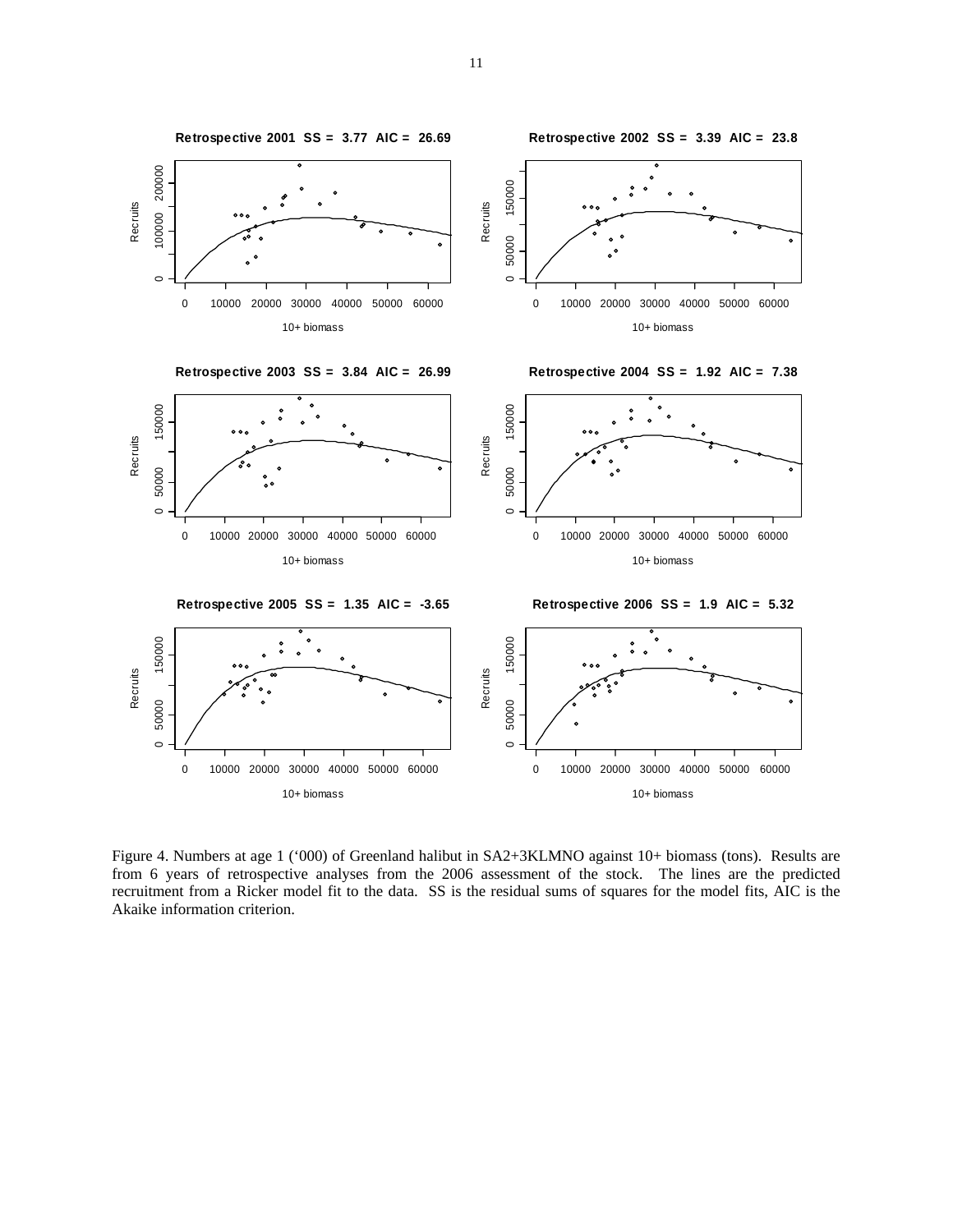

Figure 5. Numbers at age 1 ('000) of Greenland halibut in SA2+3KLMNO against spawning stock biomass (tons). Results are from 6 years of retrospective analyses from the 2006 assessment of the stock. The lines are the predicted recruitment from a Ricker model fit to the data. SS is the residual sums of squares for the model fits.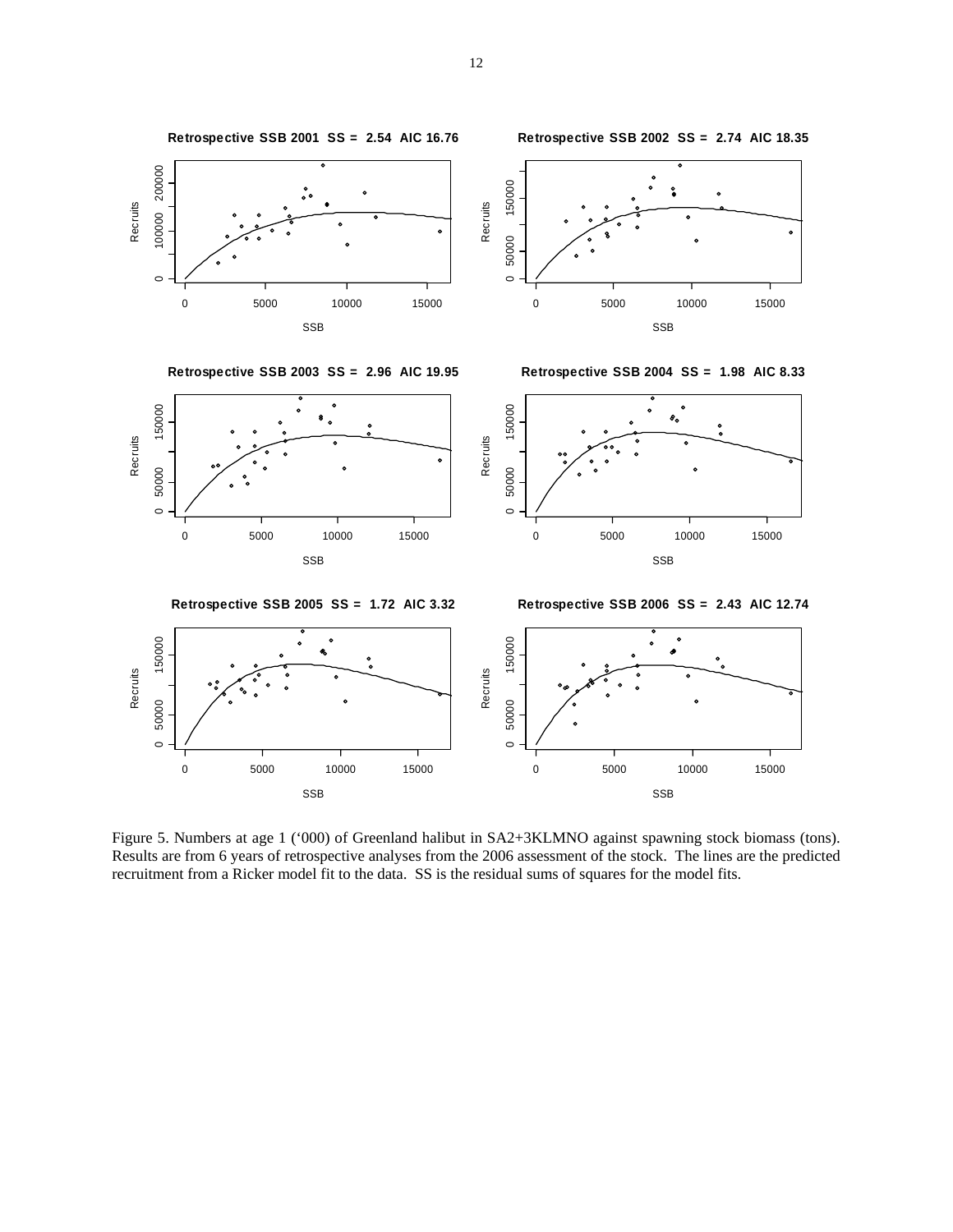

Figure 6, Estimated recruitment from Ricker model fit to retrospective analyses from the 2007 assessment.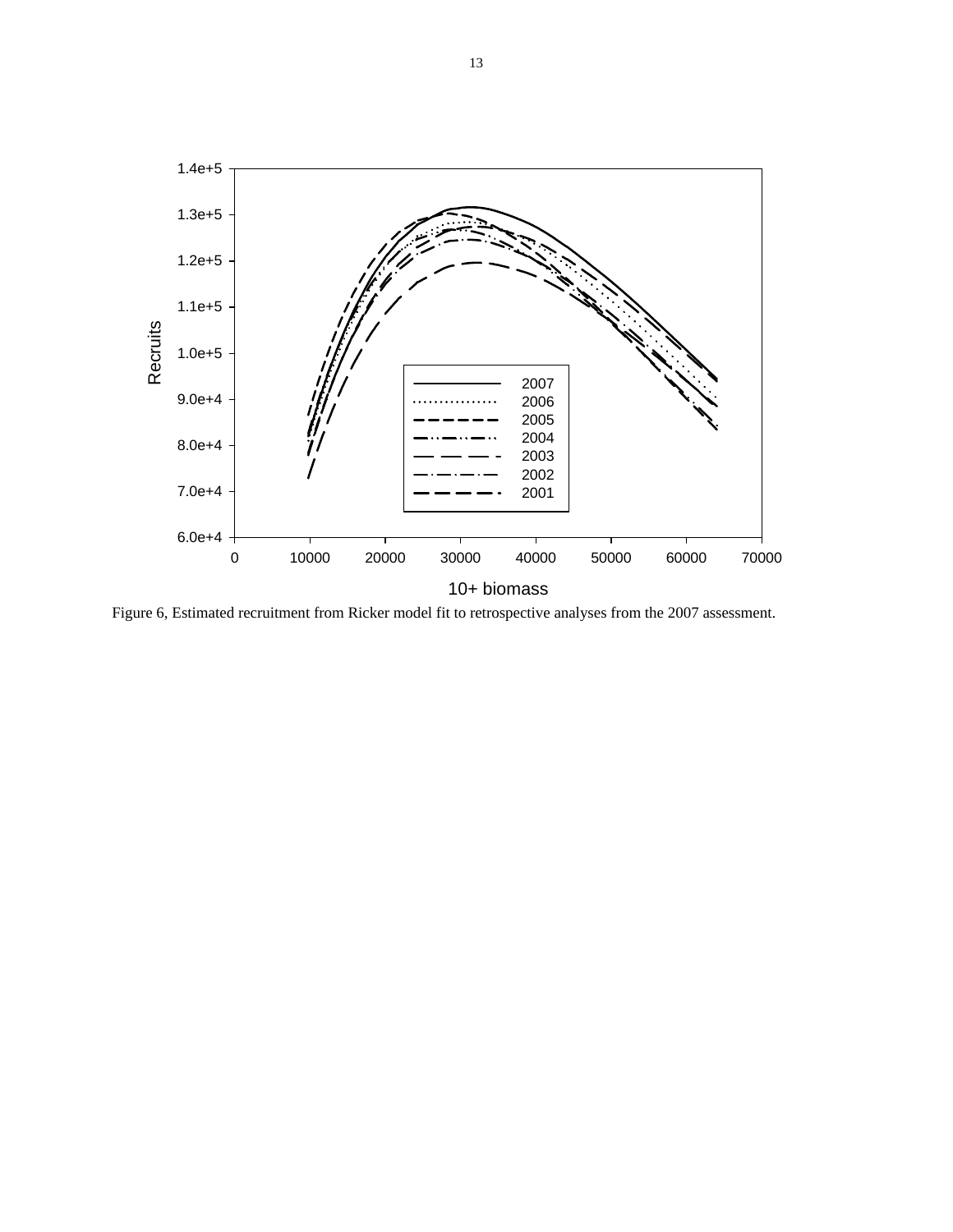Regular XSA plus group



Figure 7. Scatters of recruitment (thousands of 1 year olds) against 10+ biomass (tons) and SSB (tons) for 3 different methods of calculating numbers in the plus group based on population estimates from the 2007 assessment.